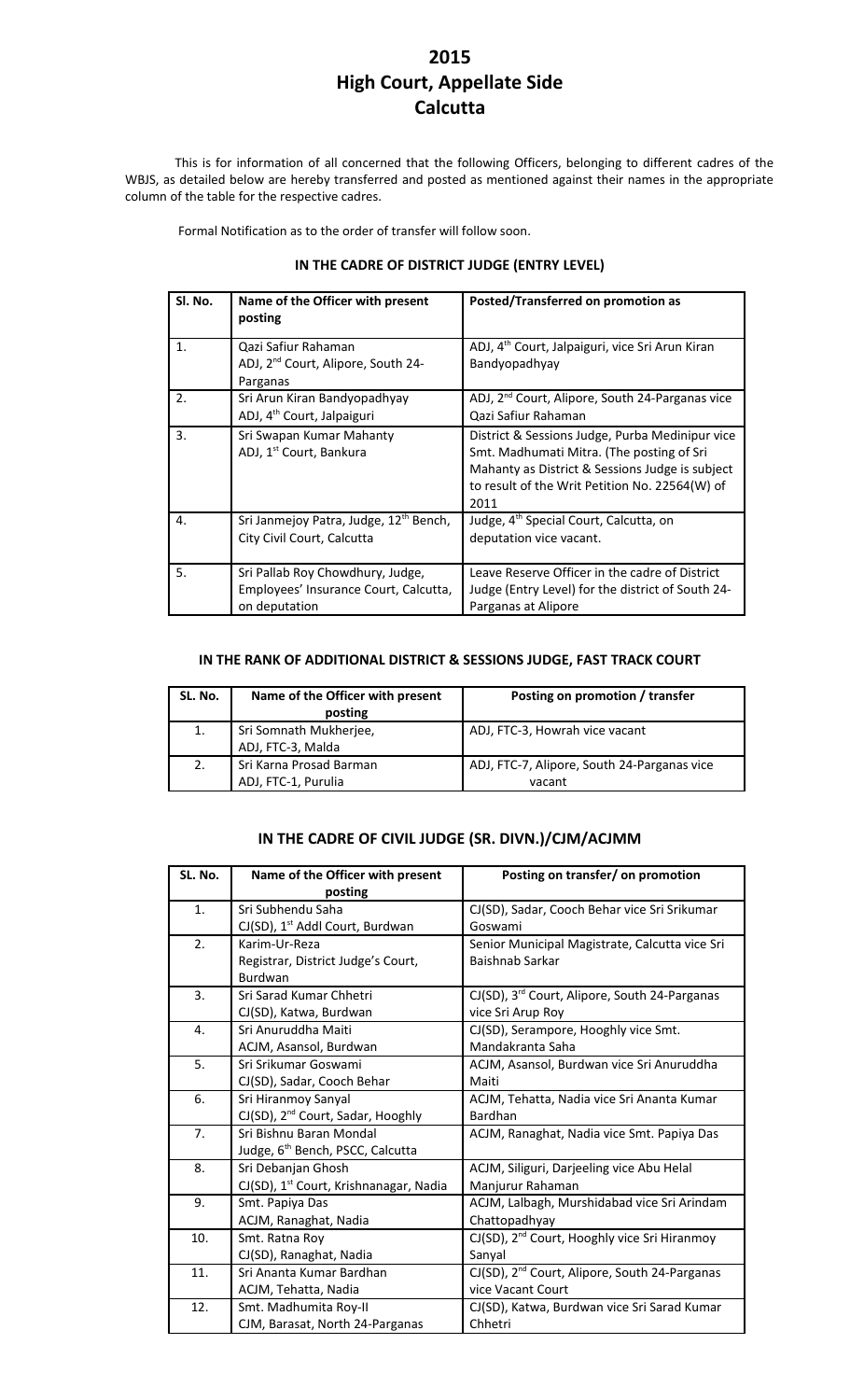| 13. | Sri Gopal Kishore Sinha                           | ACJM, Bishnupur, Bankura vice vacant                        |
|-----|---------------------------------------------------|-------------------------------------------------------------|
|     | ACJM, Basirhat, North 24-Parganas                 |                                                             |
| 14. | Sri Arup Roy                                      | CJ(SD), 1 <sup>st</sup> Court, Krishnanagar, Nadia vice Sri |
|     | CJ(SD), 3rd Court, Alipore, South 24-             | Debanjan Ghosh                                              |
|     | Parganas                                          |                                                             |
| 15. | Sri Tito Rob                                      | Registrar, District Judge's Court, Burdwan, vice            |
|     | Deputy Registrar, West Bengal                     | Karim-Ur-Reza                                               |
|     | Taxation Tribunal. Calcutta, on                   |                                                             |
|     | deputation                                        |                                                             |
| 16. | Sri Arindam Chattopadhyay                         | ACJM, Basirhat, North 24-Parganas vice Sri                  |
|     | ACJM, Lalbagh, Murshidabad                        | Gopal Kishor Sinha                                          |
| 17. | Abu Helal Manjurur Rahaman                        | CJ(SD), Ranaghat, Nadia vice Smt. Ratna Roy                 |
|     | ACJM, Siliguri, Darjeeling                        |                                                             |
| 18. | Smt. Mandakranta Saha                             | Leave Reserve Officer in the cadre of Civil                 |
|     | CJ(SD), Serampore, Hooghly                        | Judge (Senior Division) for the district of                 |
|     |                                                   | Burdwan at Sadar.                                           |
|     |                                                   |                                                             |
| 19. | Sri Dev Kumar Sukul                               | CJM, Barasat, North 24-Parganas vice Smt.                   |
|     | ACJM, Barrackpore, North 24-                      | Madhumita Roy-II                                            |
|     | Parganas                                          |                                                             |
| 20. | Sri Mayukh Mukherjee                              | ACJM, Barrackpore, North 24-Parganas vice Sri               |
|     | ACJM, Raiganj, Uttar Dinajpur                     | Dev Kumar Sukul                                             |
| 21. | Sri Bikash Lama                                   | CJ(SD), Alipurduar, Jalpaiguri, vice vacant                 |
|     | CJ(SD), 8 <sup>th</sup> Court, Alipore, South 24- |                                                             |
|     | Parganas                                          |                                                             |
| 22. | Sri Baishnab Sarkar,                              | ACJM, Raiganj, Uttar Dinajpur vice Sri Mayukh               |
|     | Senior Municipal Magistrate, Calcutta             | Mukherjee                                                   |

*\*\*\*\* The order of transfer in respect of the Officers in the cadre of CJ(SD)/CJM shall take effect on and from 02nd May, 2015.* 

| Sl. No. | Name of the Officer with present                  | <b>Transferred &amp; Posted as</b>                        |
|---------|---------------------------------------------------|-----------------------------------------------------------|
|         | posting                                           |                                                           |
| 1.      | Syed Dilwar Hossain, Metropolitan                 | Civil Judge (Junior Division), Additional Court,          |
|         | Magistrate, 13 <sup>th</sup> Court,               | Sadar, Cooch Behar vice Sri Amir Lohar                    |
|         | Calcutta                                          |                                                           |
| 2.      | Sri Prabir Mahapartra, Metropolitan               | JM, 2 <sup>nd</sup> Addl. Court, Basirhat, North 24-      |
|         | Magistrate, 11 <sup>th</sup> Court,               | Parganas vice Sri Sohan Mukhopadhyay                      |
|         | Calcutta                                          |                                                           |
| 3.      | Smt. Mou Ghatak Majumder,                         | Judicial Magistrate, 6 <sup>th</sup> Court, Asansol,      |
|         | Metropolitan Magistrate, 4 <sup>th</sup>          | Burdwan vice Sri Ranabir Mohan Chatterjee                 |
|         | Court, Calcutta                                   |                                                           |
| 4.      | Sri Dhiman Barman, Judicial                       | Metropolitan Magistrate, 3rd Court, Calcutta              |
|         | Magistrate, Datan, Paschim                        | vice Vacant                                               |
|         | Medinipur                                         |                                                           |
| 5.      | Sri Ranabir Mohan Chatterjee, Judicial            | Metropolitan Magistrate, 13 <sup>th</sup> Court, Calcutta |
|         | Magistrate, 6 <sup>th</sup> Court, Asansol,       | vice Syed Dilwar Hossain                                  |
|         | Burdwan                                           |                                                           |
| 6.      | Sri Madhusudan Pal, Civil Judge                   | Metropolitan Magistrate, 4 <sup>th</sup> Court, Calcutta  |
|         | (Junior Division)-cum-Judicial                    | vice Smt. Mou Ghatak Majumder                             |
|         | Magistrate, Mirik, Darjeeling                     |                                                           |
| 7.      | Sri Bishal Mangrati                               | Metropolitan Magistrate, 11 <sup>th</sup> Court, Calcutta |
|         | Judicial Magistrate, Kandi,                       | vice Sri Prabir Mahapatra                                 |
|         | Murshidabad                                       |                                                           |
| 8.      | Smt. Shivi Srivastava                             | Judicial Magistrate, Datan, Paschim Medinipur             |
|         | CJ(JD), 3 <sup>rd</sup> Court, Howrah             | vice Sri Dhiman Barman                                    |
| 9.      | Sri Obed Tshering Lepcha                          | CJ(JD), 2 <sup>nd</sup> Court, Sadar, Burdwan vice Smt.   |
|         | CJ(JD), 1 <sup>st</sup> Court, Barasat, North 24- | Arkabrati Neogi                                           |
|         | Parganas                                          |                                                           |
|         |                                                   |                                                           |
| 10      | Sri Sumitava Ghosh                                | Civil Judge (Junior Division)-cum-Judicial                |

# **IN THE CADRE OF CIVIL JUDGE (JR. DIVN.)/JM**

| 10  | Sri Sumitava Ghosh                           | Civil Judge (Junior Division)-cum-Judicial                 |
|-----|----------------------------------------------|------------------------------------------------------------|
|     | Civil Judge (Junior Division),               | Magistrate, Mirik, Darjeeling vice Sri                     |
|     | Additional Court, Chinsurah, Hooghly         | Madhusudan Pal                                             |
| 11. | Smt. Susmita Chowdhury                       | CJ(JD), 4 <sup>th</sup> Court, Alipore, South 24-Parganas  |
|     | CJ(JD), Bishnupur, Bankura                   | Vice Sri Debabrata Biswas                                  |
| 12. | Sri Pabitra Sen                              | JM, 4 <sup>th</sup> Court, Alipore, South 24-Parganas vice |
|     | JM, 3rd Court, Bishnupur, Bankura            | Sri Pukar Pradhan                                          |
| 13. | Sri Samrat Roy                               | JM, 3 <sup>rd</sup> Court, Bishnupur, Bankura vice Sri     |
|     | CJ(JD), 5 <sup>th</sup> Court, Sadar, Howrah | Pabitra Sen                                                |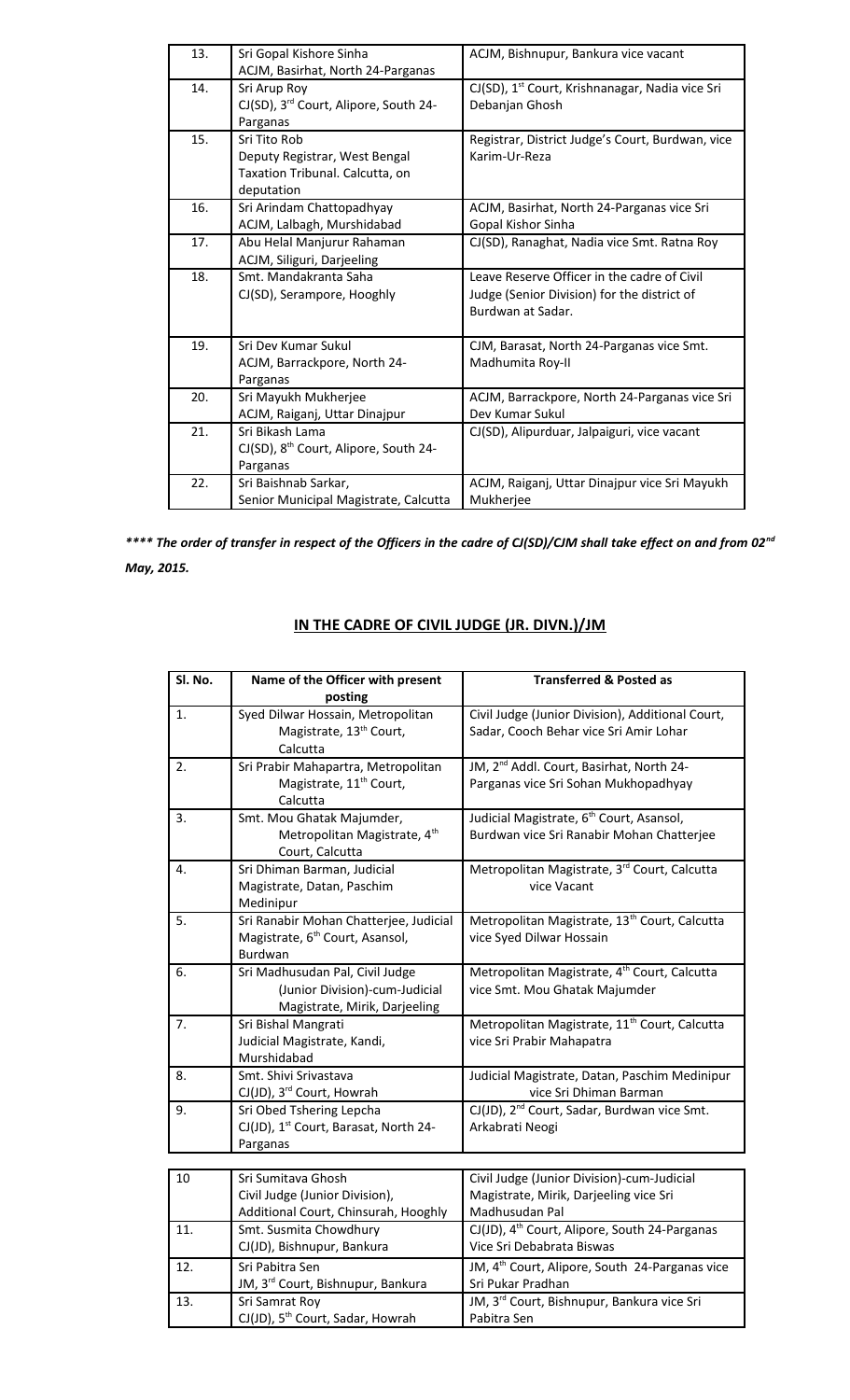|     | Miss Nilanjana Ghosh                                                       | CJ(JD), 1 <sup>st</sup> Court, Diamond Harbour, South 24-                                      |
|-----|----------------------------------------------------------------------------|------------------------------------------------------------------------------------------------|
|     | JM, 2 <sup>nd</sup> Court, Islampore, Uttar                                | Parganas vice Sri Ashimananda Mondal                                                           |
|     | Dinajpur<br>Ms. Sanchita Saha                                              |                                                                                                |
| 15. | Undergoing probation at Alipore,                                           | JM, Addl. Court, Arambagh, Hooghly vice Sri<br>Sourav Dey                                      |
|     | South 24-Parganas                                                          |                                                                                                |
| 16. | Sri Mandeep Saha Roy                                                       | JM, Bidhannagar, North 24-Parganas vice Smt.                                                   |
|     | CJ(JD), Bongaon, North 24-Parganas                                         | Sathi Mukherjee                                                                                |
| 17. | Sri Susangeet Kumar Das                                                    | JM, 3rd Court, Barrackpore, North 24-Parganas                                                  |
| 18. | JM, Lalbagh, Murshidabad<br>Sri Avik Kumar Chatterjee                      | vice Mr. Nirnaya Tamang<br>Civil Judge (Junior Division), Additional Court,                    |
|     | Civil Judge (Junior Division), Addl.                                       | Chinsurah, Hooghly vice Sri Sumitava Ghosh                                                     |
|     | Court, Krishnagore, Nadia                                                  |                                                                                                |
| 19. | Smt. Arkabrati Neogi                                                       | CJ(JD), 1 <sup>st</sup> Court, Berhampore, Murshidabad                                         |
|     | CJ(JD), 2 <sup>nd</sup> Court, Sadar, Burdwan                              | Vice Sri Gairik Roy                                                                            |
| 20. | Sri Chandan Pramanik                                                       | CJ(JD), 2 <sup>nd</sup> Addl. Court, Alipore, South 24-                                        |
|     | JM, 1 <sup>st</sup> Court, Sadar, Coochbehar                               | Parganas vice Smt. Soroshi Goswami                                                             |
| 21. | Smt. Dibyasree Das                                                         | CJ(JD), 1 <sup>st</sup> Court, Sadar, Bankura vice Sri                                         |
|     | JM, 2 <sup>nd</sup> Court, Chinsurah, Hooghly                              | Rupendra Nath Bose                                                                             |
| 22. | Sri Sukumar Mondal                                                         | JM, 3rd Court, Berhampore, Murshidabad vice                                                    |
| 23. | CJ(JD), 2 <sup>nd</sup> Court, Serampore, Hooghly<br>Sri Gairik Roy        | Sri Sounak Mukherjee<br>CJ(JD), 3rd Court, Howrah vice Smt. Shivi                              |
|     | CJ(JD), 1 <sup>st</sup> Court, Berhmapore,                                 | Srivastava                                                                                     |
|     | Murshidabad                                                                |                                                                                                |
| 24. | Sri Sohan Mukhopadhyay                                                     | CJ(JD), 2 <sup>nd</sup> Court, Serampore, Hooghly vice Sri                                     |
|     | JM, 2 <sup>nd</sup> Addl. Court, Basirhat, North                           | Sukumar Mondal                                                                                 |
|     | 24-Parganas                                                                |                                                                                                |
| 25. | Smt. Sharmistha Nag (Paul)<br>JM, 5 <sup>th</sup> Court, Krishnagar, Nadia | JM, 2 <sup>nd</sup> Court, Bishnupur, Bankura vice Sri<br>Subhadeep Biswas                     |
| 26. | Smt. Jayati Saha                                                           | JM, 2 <sup>nd</sup> Court, Chinsura, Hooghly vice Smt.                                         |
|     | CJ(JD), Addl. Court, Berhampore,                                           | Dibyasree Das                                                                                  |
|     | Murshidabad                                                                |                                                                                                |
| 27. | Smt. Namrata Singh                                                         | JM, 1st Court, Garbetta, Paschim Medinipur                                                     |
| 28. | JM, 3rd Court, Chinsura, Hooghly<br>Smt. Sremoyee Chakraborty              | vice Smt. Sremoyee Chakraborty<br>CJ(JD), 5 <sup>th</sup> Court, Sadar, Howrah Vice Sri Samrat |
|     | JM, 1 <sup>st</sup> Court, Garbeta, Paschim                                | Roy                                                                                            |
|     | Medinpur                                                                   |                                                                                                |
| 29. | Sri Sounak Mukherjee                                                       | JM, 3rd Court, Chinsurah, Hooghly vice Smt.                                                    |
|     | JM, 3rd Court, Berhampore,<br>Murshidabad                                  | Namrata Singh                                                                                  |
| 30. | Nirnaya Tamang                                                             | Civil Judge (Junior Division), Addl. Court,                                                    |
|     | JM, 3rd Court, Barrackpore, North 24-                                      | Krishnagore, Nadia vice Sri Avik Kumar                                                         |
|     | Parganas                                                                   | Chatterjee                                                                                     |
|     |                                                                            |                                                                                                |
| 31. | Sri Kuntal Chatterjee                                                      | CJ(JD), 1st Court, Barasat, North 24-Parganas                                                  |
|     | CJ(JD)-cum-JM, Kurseong, Darjeeling                                        | Vice Sri Obed Tshering Lepcha                                                                  |
| 32. | Smt. Sathi Mukherjee                                                       | JM, 1 <sup>st</sup> Court, Jangipur, Murshidabad vice Sri                                      |
| 33. | JM, Bidhannagar, North 24-Parganas<br>Sri Debabrata Biswas                 | Subhrakanti Dhar                                                                               |
|     | CJ(JD), 4 <sup>th</sup> Court, Alipore, South 24-                          | JM, Lalbagh, Murshidabad vice Sri Susangeet<br><b>Kumar Das</b>                                |
|     | Parganas                                                                   |                                                                                                |
| 34. | Smt. Soroshi Goswami                                                       | CJ(JD), 1 <sup>st</sup> Court, Arambagh, Hooghly Vice Smt.                                     |
|     | CJ(JD), 2 <sup>nd</sup> Addl. Court, Alipore, South                        | Arfa Yasmin                                                                                    |
| 35. | 24-Parganas<br>Sri Somnath Kundu                                           | CJ(JD), 1 <sup>st</sup> Court, Basirhat, North 24-Parganas                                     |
|     | JM, 3rd Court Alipore, South 24-                                           | vice Smt. Eupundee Lepcha                                                                      |
|     | Parganas                                                                   |                                                                                                |
| 36. | Sri Pukar Pradhan                                                          | CJ(JD), Addl. Court, Berhampore, Murshidabad                                                   |
|     | JM, 4 <sup>th</sup> Court, Alipore, South 24-                              | vice Smt. Jayati Saha                                                                          |
| 37. | Parganas<br>Smt. Krishnakoli Mukherjee                                     | Judicial Magistrate, Kandi, Murshidabad vice                                                   |
|     | JM, 8 <sup>th</sup> Court, Alipore, South 24-                              | Sri Bishal Mangrati                                                                            |
|     | Parganas                                                                   |                                                                                                |
| 38. | Sri Ashimananda Mondal                                                     | JM, 5 <sup>th</sup> Court, Krishnagar, Nadia vice Smt.                                         |
|     | CJ(JD), 1 <sup>st</sup> Court, Diamond Harbour,                            | Sharmistha Nag (Paul)                                                                          |
| 39. | South 24-Parganas<br>Sri Sourab Subba                                      | CJ(JD), Bishnupur, Bankura vice Smt. Susmita                                                   |
|     | CJ(JD), 2 <sup>nd</sup> Court, Diamond Harbour,                            | Chowdhury                                                                                      |
|     | South 24-Parganas                                                          |                                                                                                |
| 40. | Smt. Leena Chatterjee                                                      | JM, 2 <sup>nd</sup> Court, Islampore, Uttar Dinajpur vice                                      |
|     | CJ(JD), 1st Court, Baruipur, South 24-                                     | Miss Nilanjana Ghosh                                                                           |
| 41. | Parganas<br>Sri Dibyendu Nath                                              | CJ(JD), 2 <sup>nd</sup> Court, Tamluk, Purba Medinipur vice                                    |
|     | CJ(JD), Kakdwip, South 24-Parganas<br>Smt. Eupundee Lepcha                 | Sri Binay Kumar Nonia<br>JM, 4 <sup>th</sup> Court, Sadar, Bankura vice Smt. Urmi              |